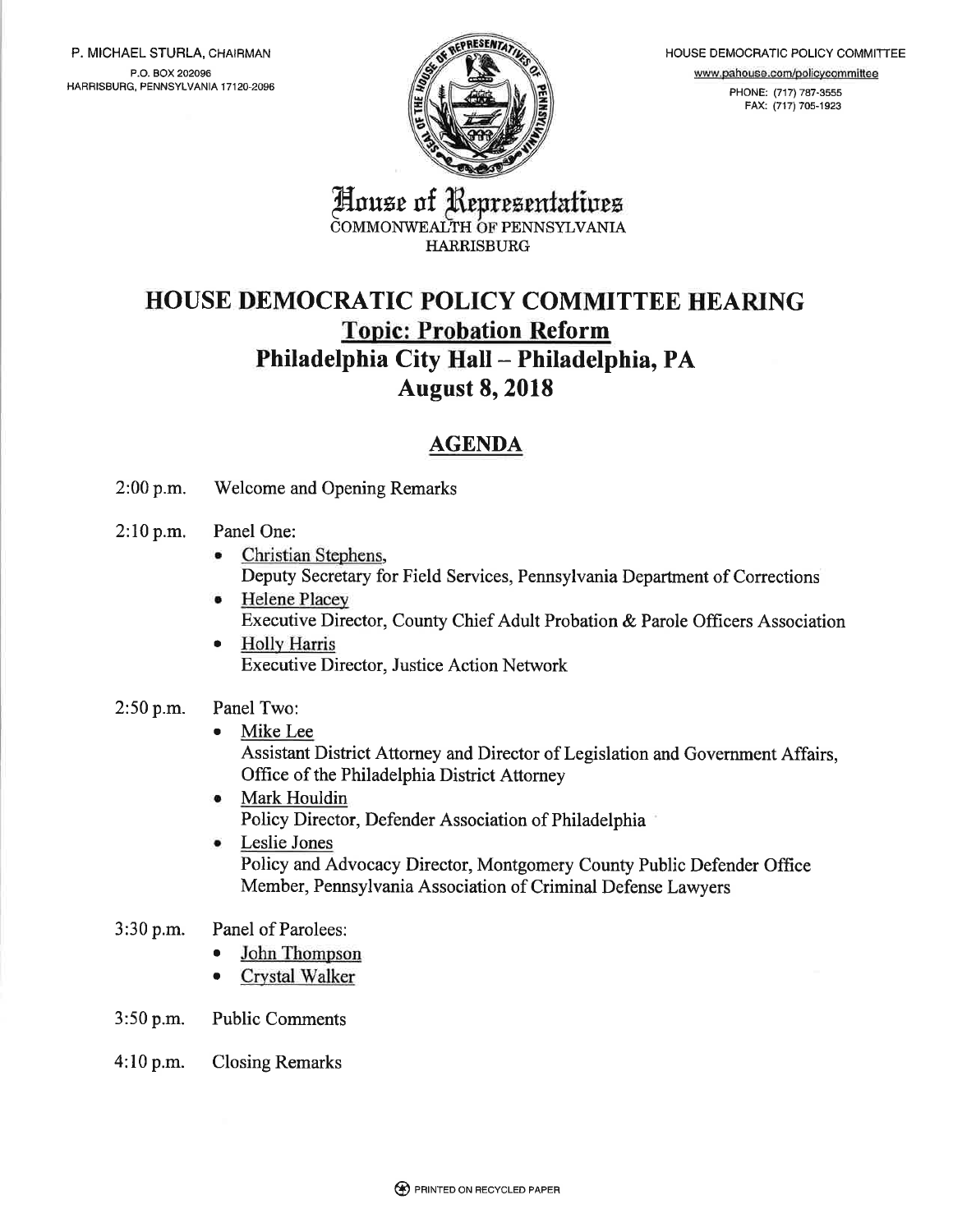### Testimonv of Christian Stephens - Deputv Secretarv, Field Services **August 8, 2018**

Chairman Sturla and members of the committee, I would like to thank you for providing me with the opportunity to appear before this committee today and speak on behalf of the Pennsylvania Board of Probation and Parole (PBPP) and the Department of Corrections (DOC).

I would like to first praise the excellent work that is done every day by our parole agents, supervisors, and all of our staff. They dedicate their lives to keeping Pennsylvanians safe, and the work that they do is vital to our commonwealth.

In response to the questions that were posed to us in advance of this hearing, we have consulted with our departments, and have the following responses for the committee: L. How many people are on parole in Pennsylvania? As June 30, 2018 there are 41,777 rcentrants on parole in Pennsylvania. Of these, 31,226 are under active supervision.

2. How many people are on probation in Pennsylvania? While the probation number is more difficult for us to determine since we do not supervise people on probation, and instead they are supervised at the individual county level. As of December 31, 2017 there are approximately 250,329 persons on county probation, and 6,384 on "special probation." State parole agents are responsible for supervising persons who are on "Special Probation." "Special Probation" is a period of supervision under a sentencing court's authority that extends beyond a re-entrant's parole supervision, which is supervised by a parole agent. Counties often request that the state handle this type of supervision for re-entrants who will transition from one type of supervision to the other.

3. How many people are currently incarcerated for a parole violation? As of June 30, 2018, there were 3,603 re-entrants who are incarcerated for a parole violation. 1,175 of these inmates are technical parole violators, and the remaining 2,428 inmates are convicted parole violators.

4. What is the number of persons on parole from Philadelphia and the surrounding counties, and what is the number of inmates in a state correctional institution from Philadelphia and the surrounding counties? There are 1,325 inmates in DOC who were committed to an SCI by Bucks County, 1,061 by Chester County, 2,035 by Delaware County, 1,665 by Montgomery County, and 12,767 by Philadelphia County. In addition, there are 417 reentrants on parole residing in Bucks County, 466 in Chester County 1,374 in Delaware County, 637 in Montgomery County, and 8,861 in Philadelphia County.

5. How many people are incarcerated for parole violations without seeing a judge? Judges do not see inmates or re-entrants who are accused of parole violations. Inmates who are denied parole will receive a board action that lists the reasons for the denial as well as the date that they will next be interviewed for parole. Re-entrants who violate their parole are seen by a hearing examiners and Board members to determine whether or not they should be recommitted. If a reentrant is recommitted they will receive a new Board Action that will list the date of their eligibility for re-parole or the date of their automatic re-parole. Re-entrants on "special probation" who are accused of violations will go before a judge, however, for a determination as to what next steps should be taken. Currently there are 336 re-entrants who are in parole violator centers.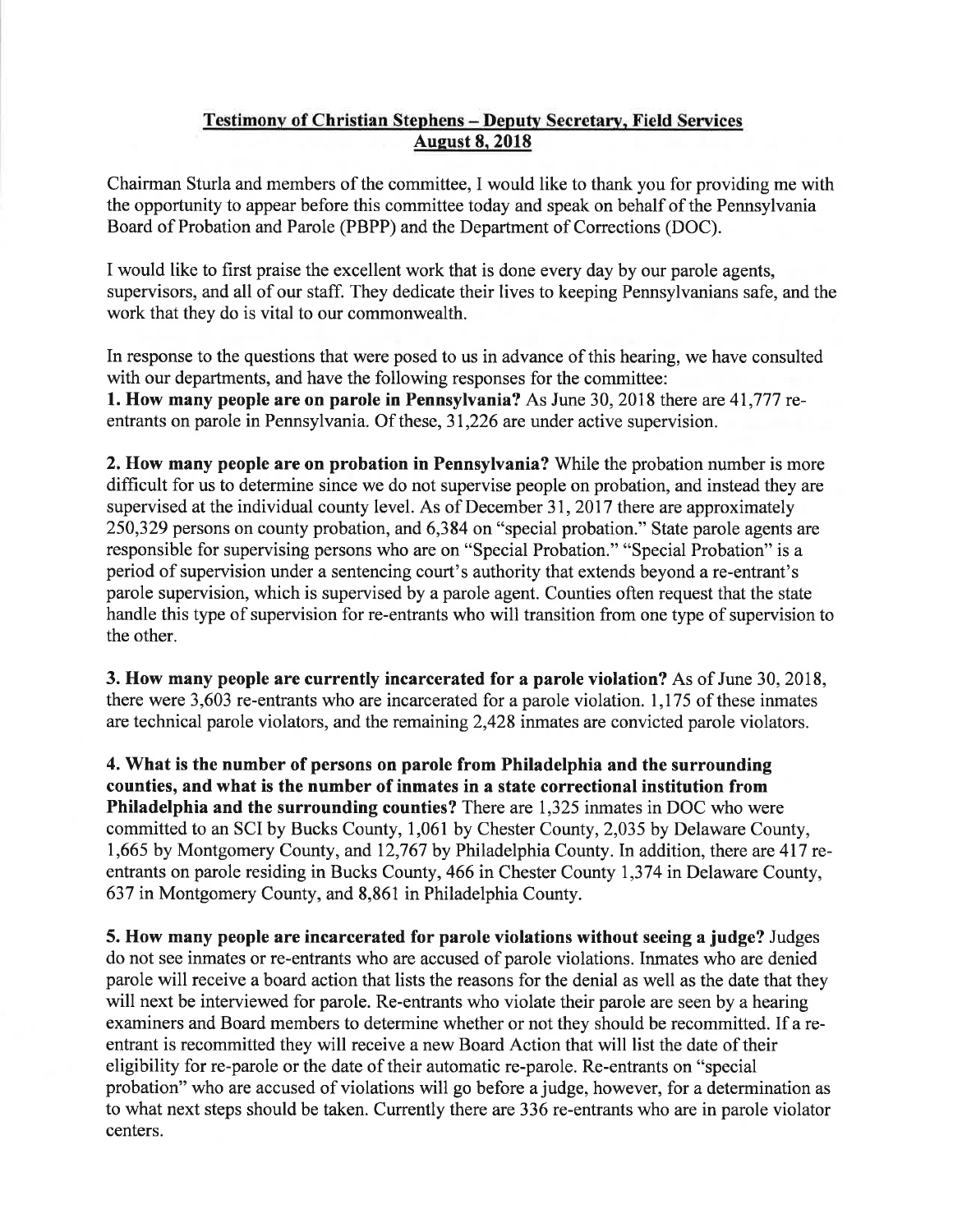6. What is the authority of a parole agent as it pertains to resentencing? Parole agents have the authority to arrest re-entrants for violations of parole, and to make recommendations to the board as to whether or not a re-entrant should be recommitted to a state correctional institution. If a re-entrant is recommended to be recommitted, an agent may testify before a hearing examiner and board member who will make that determination.

7. What is the current budget of your agency, and how many agents are currently engaged in supervision? The 2018-19 budget allocated \$135,742,000 for the Department of Criminal Justice to use for field supervision, and \$12,325,000 for the Board of Probation and Parole's general operations. These numbers will allow As of July 1, there are approximately 586 parole agents in the field. Additionally, we currently have 47 prospective parole agents in the training academy. At this time, we do not yet know when we will conduct future training academy agent classes. Our agent complement numbers are currently at their capacity, and our approximate caseload ratio is 55 to l.

Chairman Sturla and members of the committee, I would like to again thank you for your time today, and for the opportunity to speak before you today. I am available to answer any questions you may have.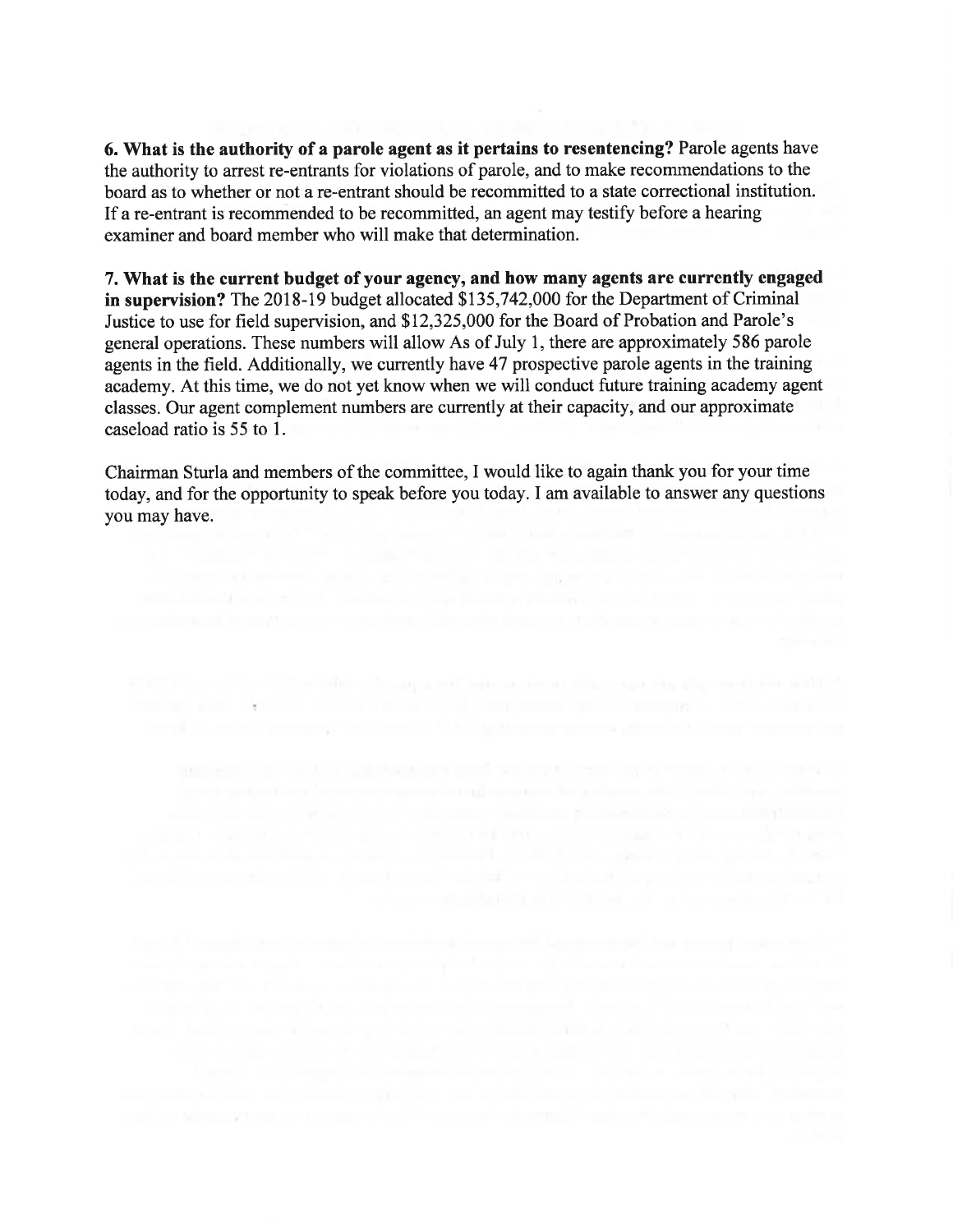

# **Testimony** House Democratic Policy Committee

### Public Hearing on Probation Reform

## August 8, 2018 Philadelphia City Hall

Presented by: Helene Placey, Executive Director County Chief Adult Probation and Parole Officers Association of Pennsylvania Email: heleneplacey@gmail.com Phone: 814-590-6323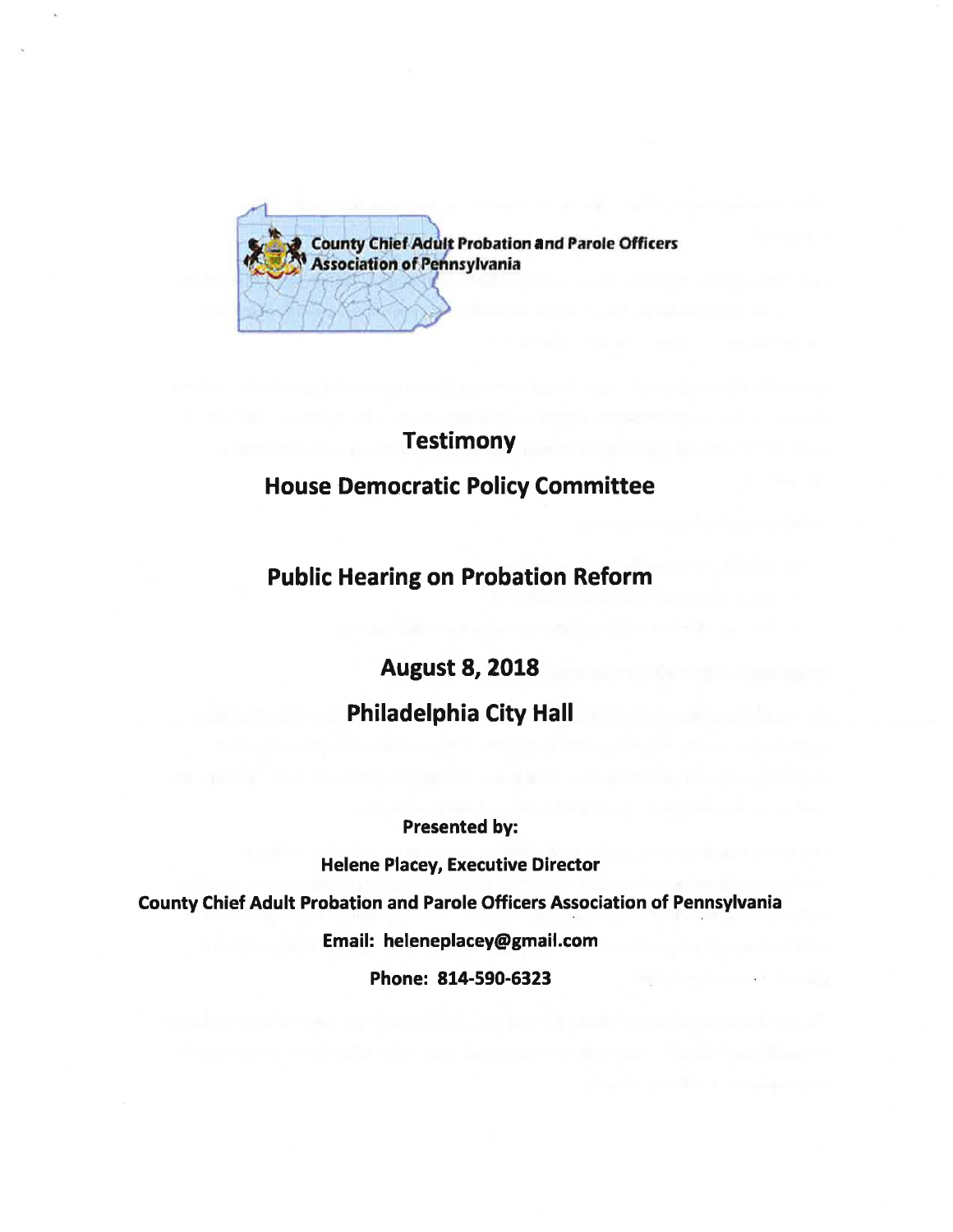Good afternoon Representative Sturla and members of the House Democratic Policy Committee.

I am Helene Placey, Executive Director of the County Chief Adult Probation and Parole Officer Association of Pennsylvania. Thank you for providing this opportunity to testify before this committee on the subject of probation reform.

Due to the short notice of this hearing, our members did not have an opportunity to meet and discuss specific recommendations related to probation reform in Pennsylvania. I will provide some brief comments regarding the current state of affairs of county adult probation in Pennsylvania.

My remarks will address three areas:

- 1) Background of county probation and parole;
- 2) Major challenges in county probation; and
- 3) Strategic plan and implementation of evidence-based practices.

#### Background: County adult probation and parole departments

County adult probation and parole departments are under the jurisdiction of the President Judge in each county. Sixty-five of the 57 counties in Pennsylvania operate county adult probation and parole departments. The PA Board of Probation and Parole (PBPP) provides all adult probation and parole services in Mercer and Venango Counties.

County adult probation and parole departments supervise individuals who receive <sup>a</sup> confinement sentence with a maximum term of less than two years. ln those cases, paroling authority is vested with the county sentencing judge. County probation also supervises any individual who is sentenced to an unlimited term of county intermediate punishment or an unlimited term of probation.

County adult probation department supervise 86% of offenders in the community on probation or parole (over 258,000 individuals). The PBPP supervises 14% of offenders in the community (approximately 41,946 individuals).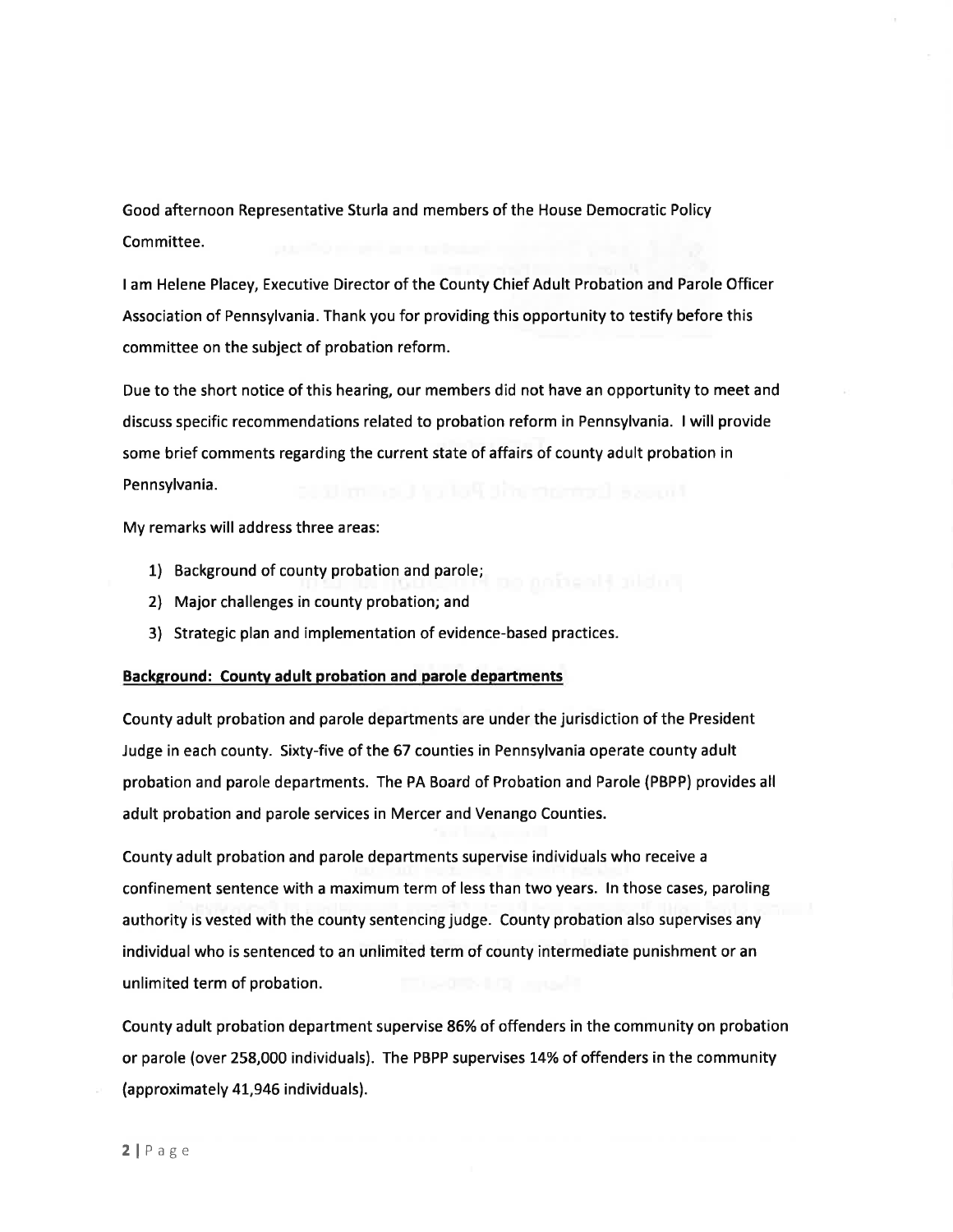#### **Major Challenges**

There are numerous challenges that county probation departments face around the state but <sup>I</sup> will limit my comments to just a few.

First, the structure of county adult departments is decentralized. There are 65 different adult probation departments under the direction of 60 president judges. The probation departments have different levels of resources and stakeholder support. There is no oversight agency or advisory commission in the adult probation system providing standards and consistency throughout the 65 county adult probation departments. This stand in contrast to the juvenile probation system, where the Juvenile Court Judges Commission (JCJC) provides an oversight role by establishing standards in juvenile courts; establishes personnel practices and employment standards used in probation offices; collects, compiles and publishes juvenile court statistics; and administers a grant-in-aid program to improve county juvenile probation. Such <sup>a</sup> body for adult probation and parole would be a valuable tool for improving and strengthening county adult probation and parole system.

A second challenge is caseloads are high and continue to grow (see attachment). Based on the PBPP's 2016 County Adult Probation and Parole Report, county adult probation average active caseloads range from a high of 250 offenders to a low of 23 offenders with the statewide average of 105 offenders per officer. This is double the recommendation of the American Probation and Parole Association (APPA) suggesting caseloads of 50 offenders to one officer for moderate to high risk population. The PBPP average caseload for agents is around 66. Studies show that reduced caseloads, in combination with evidence-based practices, can lead to improved recidivism outcomes.

A third challenge is a lack of funding. County adult probation funds comes primarily from the county and raising revenue is limited. The county adult probation departments carry the largest share of the Commonwealth's correctional workload, but the state provide only a fraction of the funding  $-$  an amount that is not adequate to support the provision of effective probation and parole services. The Grant-in-aid program, established in the lmprovement of Probation Services Act of 1955, was amended in 1985 to include the goal of covering 8O% of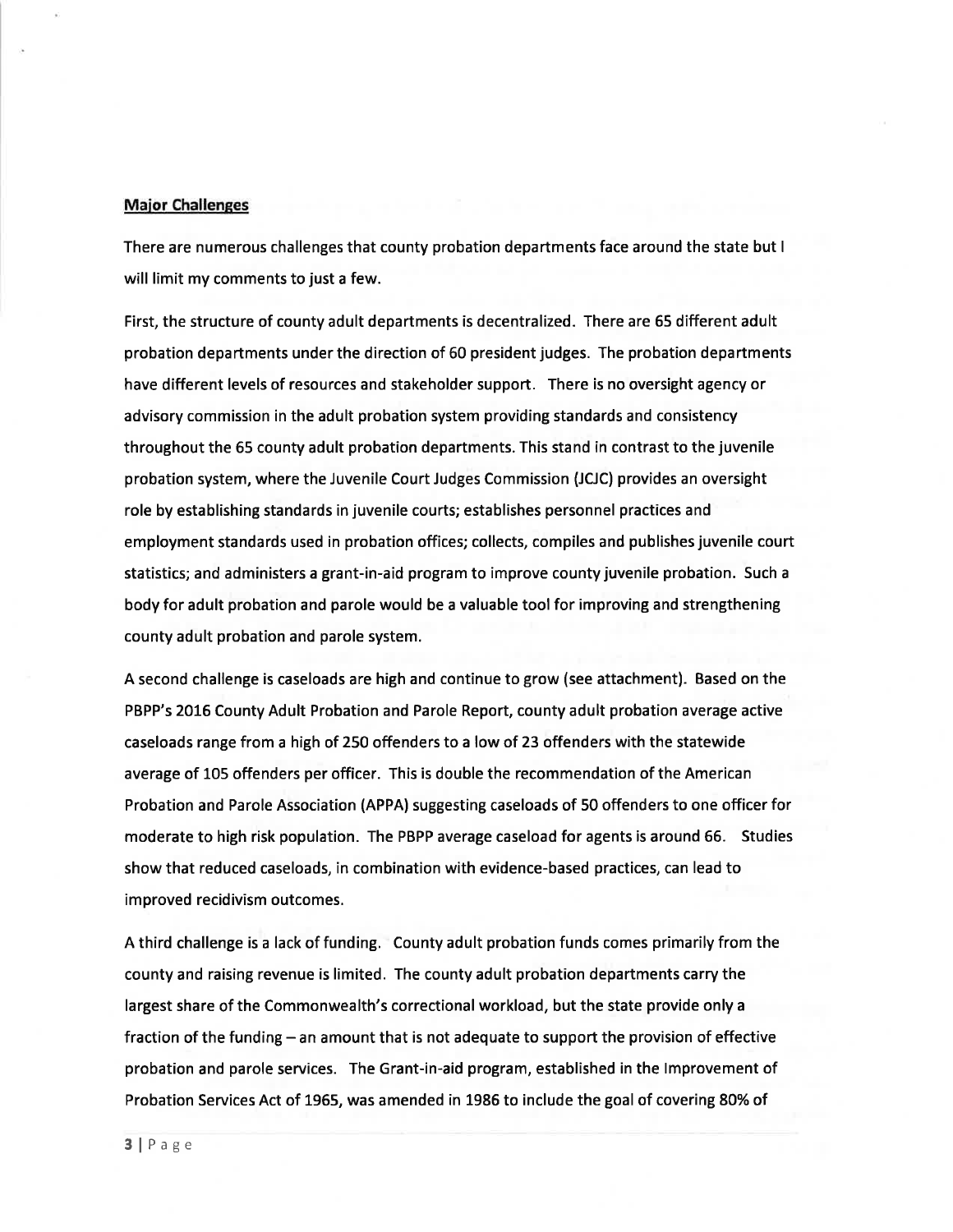eligible county salary costs (see 61 Pa.C.S.A 56133) . GIA funding came close to meeting the 80% goal in the late 1980s (78% of eligible costs in FY 1988-89). Since then, GIA as a percentage of eligible salaries had declined steadily. Based on a 2015 Legislative Budget and Finance Committee Report on "Funding of County Adult Probation Services", GIA in recent years has been lower than 18% of eligible county salary costs.

Related to funds used to support county probation services, the Crime Victims Act requires that adult offenders under the supervision of a county probation department pay a monthly fee (a/k/a supervision fee). The county is to retain 5O% of the fee it collects and remit the remaining 50% to the Commonwealth's State Offender Supervision Fund. To encourage counties to collect these fees, the PBPP established a policy of returning the fees to the county on a dollar-for-dollar basis. During the time the fees are with the Commonwealth, any interest earned is retained in the state General Fund. This transfer by the counties of half of the supervision fees to the state and their subsequent return to the counties creates additional administrative burdens. This practice is wasteful in time and administrative effort. lt should be noted that the counties earn no interest on this money, while the state does.

Additionally, the manner in which supervision funds and GIA are reported in certain public documents is confusing and potentially misleading. For example, the PBPP takes supervision funds that are remitted to the Commonwealth and combines with the state GIA funds when calculating the state contribution to county probation departments. This results in a much higher level of state funding than if the supervision fees, which are assessed and collected at the county level, were considered as county funds. ln 2016 counties collected over S30 million in supervision fees.

There are many more challenges that face county probation departments but in the interest of time, I will limit my remarks to these three.

#### Strategic Plan and Implementation of Evidence-Based Practices

ln 2015, the County Chiefs Adult Probation and Parole Officers Association released its strategic plan for advancing adult probation and parole within the Commonwealth. The goal of the strategic plan is to enhance public safety, reduce recidivism, and provide for a more effective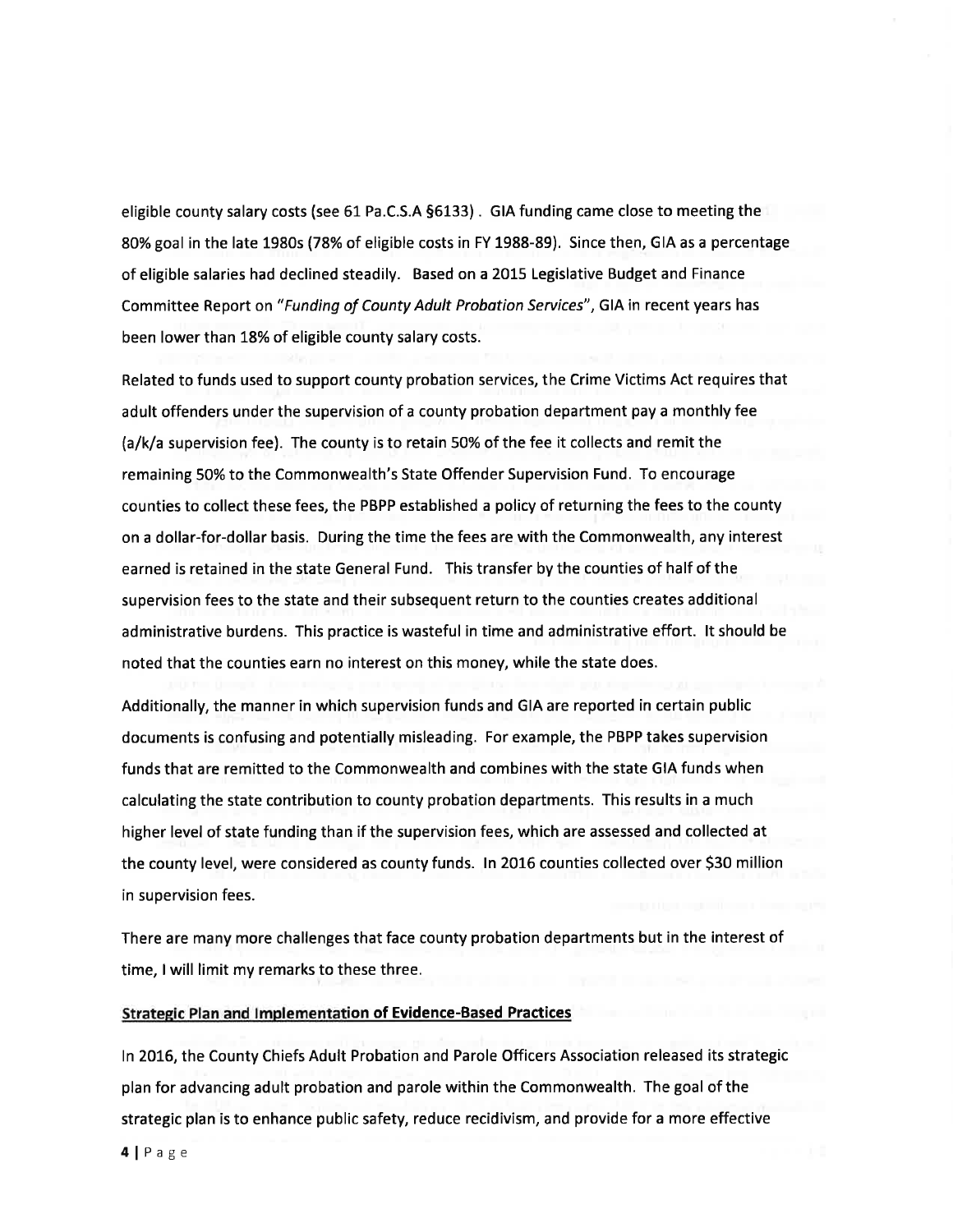use of public funds through the implementation of evidence-based practices (EBPs) in the adult county probation system.

Evidence-based practices are the application of science into operational practice for services and programs for offenders. The goal is to use practices that have been empirically tested and have been shown to reduce recidivism among offenders. Our juvenile probation system has already undergone statewide implementation of EBP under the direction and leadership of JCJC.

The Chief's Association strategic plan is the beginning of a multi-year effort to achieve better outcomes in community-based offender recidivism rates. We believe the strength of our strategic plan lies in the support and collaboration of county adult probation and parole partners and key state stakeholders. The Chief Adult Probation and Parole Officers Association of Pennsylvania has collaborated with several state agencies and created a Statewide EBP leadership team comprised of the following: the Pennsylvania Commission on Crime and Delinquency, County Commissioners Association of Pennsylvania, Administrative Office of Pennsylvania Courts, Pennsylvania Department of Corrections, Pennsylvania Board of Probation and Parole, Office of the Victim Advocate, and the Pennsylvania Commission on Sentencing. Their goal is to partner together to develop a multi-phased action plan through which county adult probation and parole departments can acquire the necessary knowledge, tools, guidance, and support to effectively implement EBPs and programs throughout the Commonwealth.

lmplementation of EBP in all counties adult probation departments will be a daunting challenge. But once implemented, county criminal justice systems should see results including:

- . lmproved supervision outcomes;
- . Reduce offender risk;
- . Reduced recidivism;
- . Reduced use of county jail and state prison for probation and parole violators; and
- . Better utilization of public resources.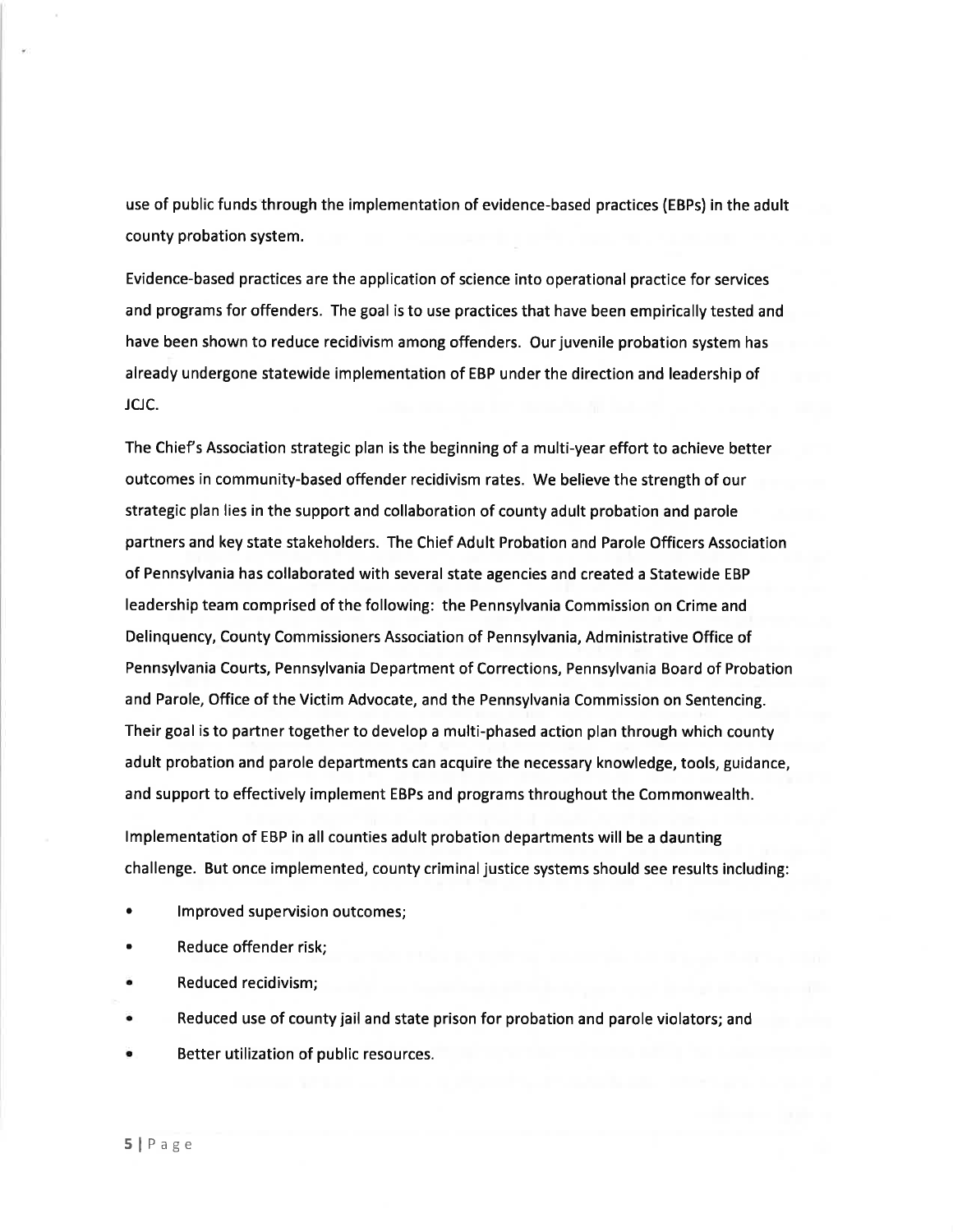Adult county probation departments are at various stages of implementation of EBP. There are some county departments who have partial implementation; some county departments have not yet begun.

ln order to successfully implement EBPs, one of our tasks is to first reduce caseload size. How do we accomplish this? Hiring more county probation officers is not realistic. There simply are not enough funds. Therefore, we need to focus on reducing the number of people under probation supervision. This can be accomplished in several ways.

First, we need to stop using probation as a collection agency. For low level, low risk offenders, we need to utilize sentencing options of Guilt Without Further Penalty, Fines, and Restitution as a stand-alone sentence on a more regular basis.

Second, we need to reduce the length of probation terms. Lengthy probation terms of three, five, seven years do not punish the offender. These lengthy probation terms punish the probation department. Most research shows that if an offender is going to recidivate, they will most like reoffend within the first 18 months of their supervision. But if an individual does receive a sentence term of several years on probation, we need to do a better job of rewarding good behavior. We need to encourage courts to implement policies when an offender successfully complies with their conditions of supervision (e.g. maintains employment, pays off fines and restitution in full, etc.) their probation term would be terminated early.

ln recent months, our association has conducted presentations for the judiciary and prosecutors around the state. Our goal is to inform them about our strategic plan and our efforts to implement EBPs. We need their support and we need to begin discussions in order to make these changes.

There are many ways to improve the way probation is used in Pennsylvania but much of the efforts will have to be at the county level with county stakeholders, particularly the judiciary and prosecutors. Our Association has faith in our courts and allowing judicial discretion at time of sentencing as well as any potential probation revocation hearing. We are not in a position to support or oppose any possible legislation on limiting probation terms for technical probation violators.

6lPage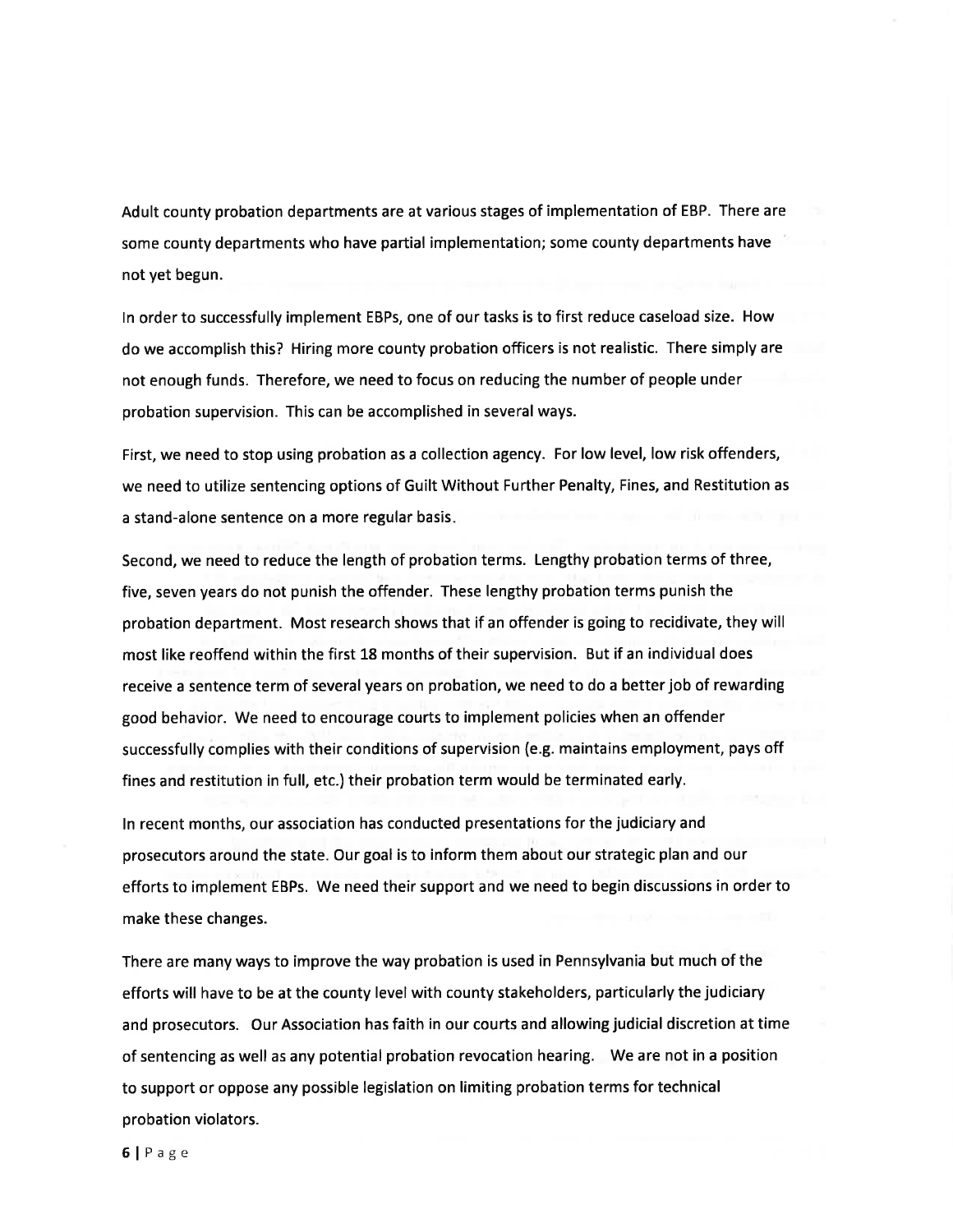As part of the Justice Reinvestment 2 package, we are in support of SB 1070 which would create the County Adult Probation and Parole Advisory Committee within the Pennsylvania Commission on Crime and Delinquency. We believe our efforts would be supported through the enactment of this legislation.

We also support the provision in SB 1072 which would streamline the process of county supervision fees. The proposed legislation would remove the requirement that 50% of the money being sent to the State Offender Supervision Fund. This change would allow 100% of the county supervision funds to remain at the county where the fees were collected.

Thank you again for this opportunity to provide remarks. I would be happy to answer any questions.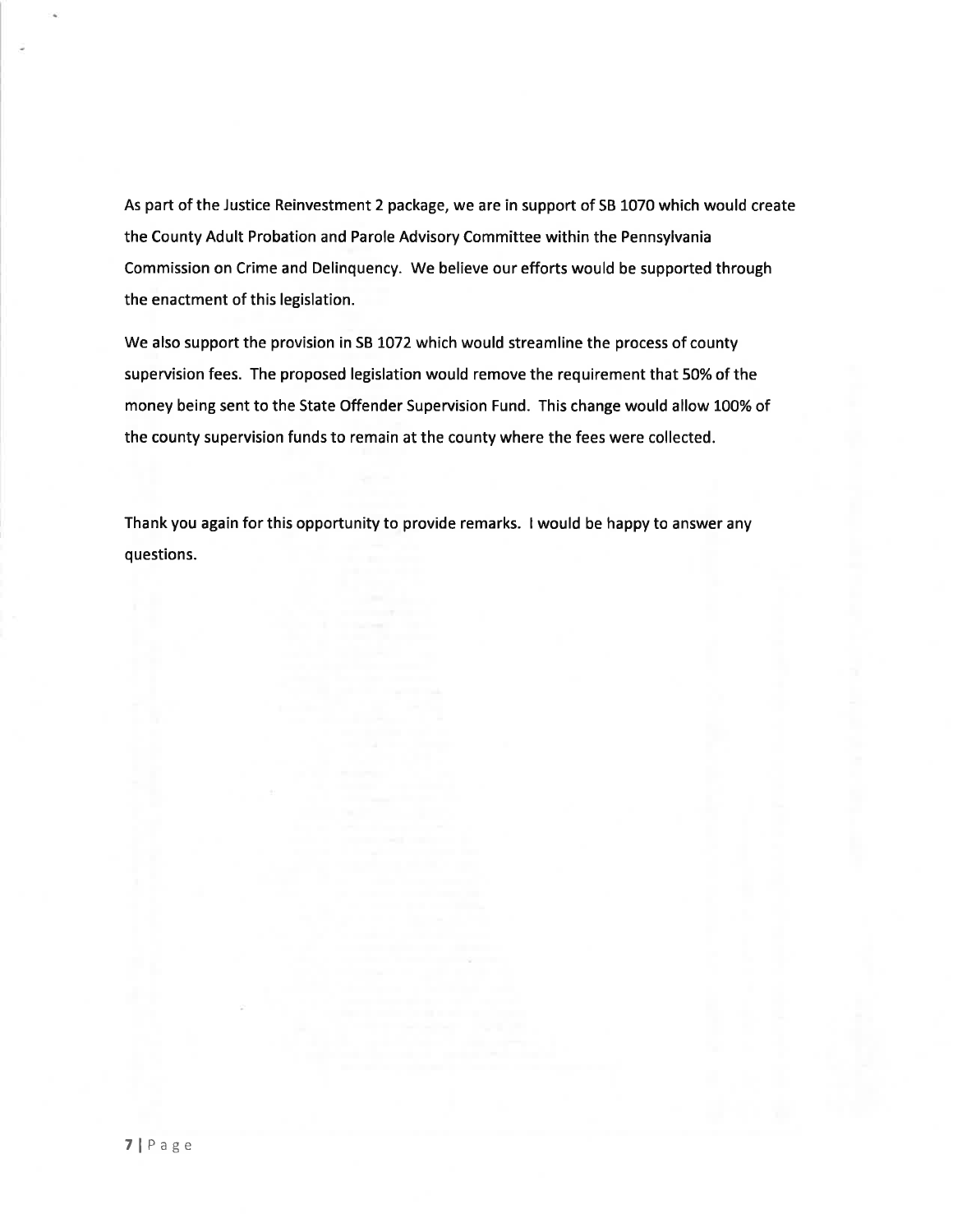



't PBPP 2016 County Adult Probation and Parole Report (data not available: Bedford, Greene, Lancaster, Potter, Venango Counties)

\*\* Legislative Budget and Finance Committee Report "Funding of County Adult Probation Services" February 2015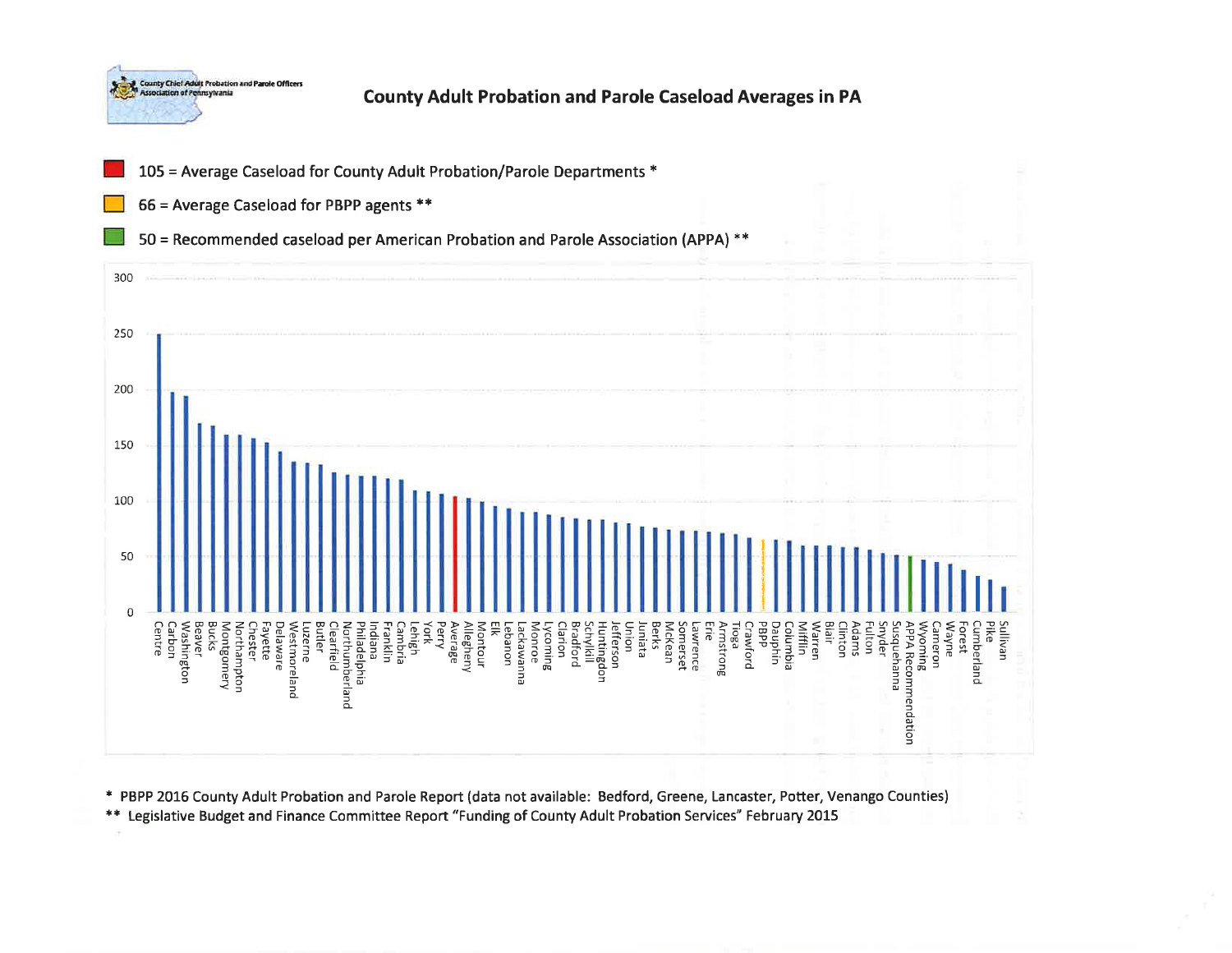### Testimony on behalf of the Montgomery County Office of the Public Defender and the Pennsylvania Association of Criminal Defense Lawyers Before the House Democratic Policy Committee August 8, 2018, Philadelphia A Statewide Problem

In recent months, Philadelphia has attracted national attention for its community supervision practices. High profile cases, such as that of Meek Mill, have captivated the interest of community leaders and members, $\mathbf{l}$  and have led to the publication of compelling research evaluations from academic institutions.2

However, unjust and harmful probation practices are not only a Philadelphia problem, but a large scale, systemic problem across all of our Pennsylvania communities, including Montgomery County. This is why the Montgomery County Office of the Public Defender and the Pennsylvania Association of Criminal Defense Lawyers feel compelled to testify before the House Democratic Policy Committee today.

Probation concems, especially involving technical violations and cap limits, are a statewide problem that can be approached through the application of common sense principles, supported by data and fiscal responsibility. Recent events have started this needed conversation, and we hope to be a part of continuing it.

#### Destabilizinq Communities

In Pennsylvania, technical violations of probation and parole can result in automatic, immediate detainment in a jail by  $law$ .<sup>3</sup> This incarceration can last anywhere from several days to many months, which is unfortunately the general course of action. These violations can include anything from non-reporting and address changes to traveling beyond adjacent counties without the permission of a probation officer. Not only does an automatic jail sentence for last minute, within-state travel not make common sense, but it also harms our communities.

Presumably, the major driver of probation rules is community safety. However, many probationers are being supervised for non-violent, relatively low-level offenses. What happens

<sup>&</sup>lt;sup>1</sup> Executive Session on Community Corrections, Toward an Approach to Community Corrections for the 21st Century: Consensus Document of the Executive Session on Community Corrections. Program in Criminal Justice Policy and Management, Harvard Kennedy School, 2017. <sup>2</sup> http://justicelab.iserp.columbia.edu/img/PACommunityCorrections4.19.18finalv3.pdf.

<sup>&</sup>lt;sup>3</sup> Pennsylvania General Assembly, Title 61  $\S$  6138(c).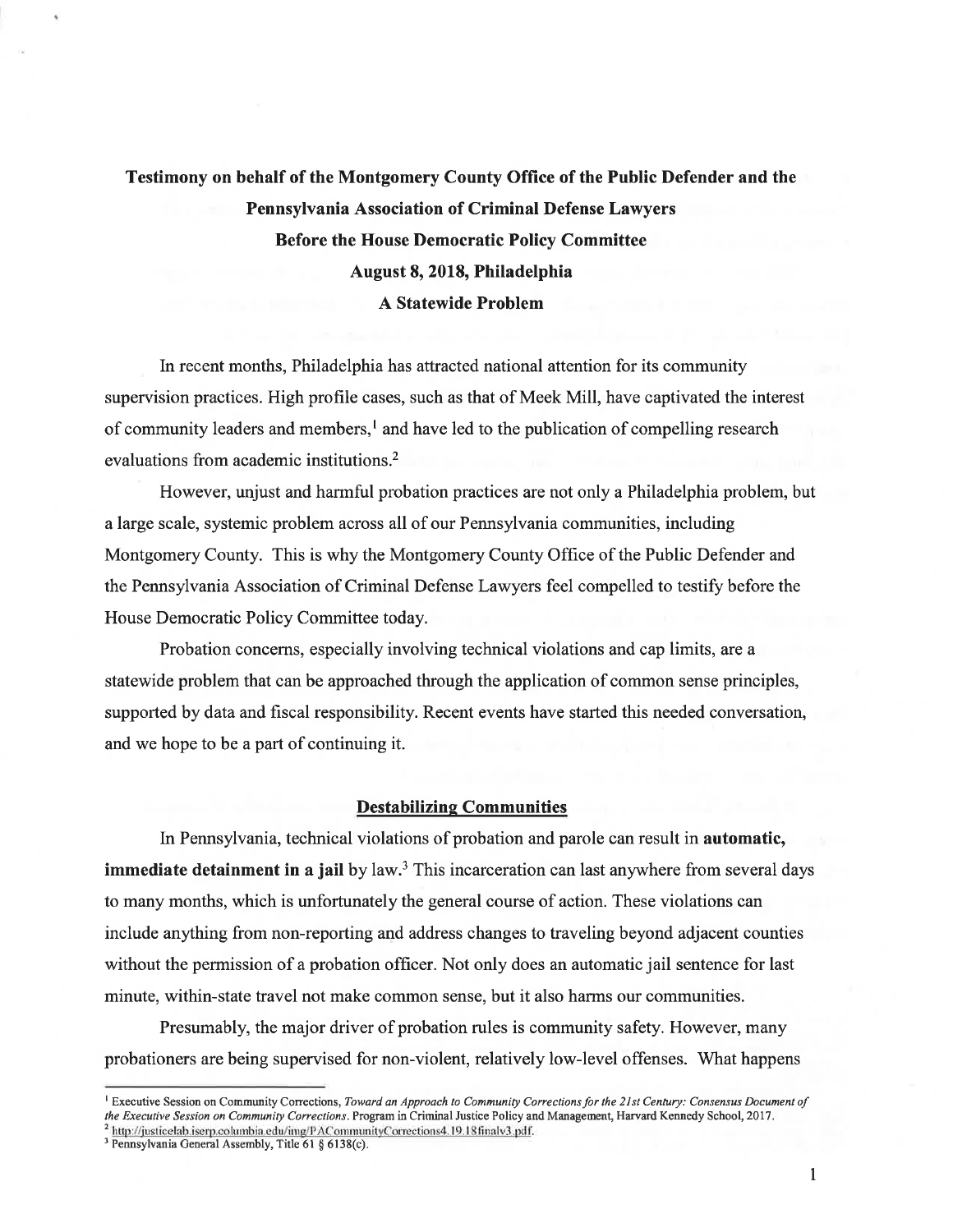to a low-level offender when subjected to incarceration alongside those that are truly dangerous? Research suggests that incarceration of individuals can shape beliefs in favor of crime and violence, ultimately resulting in repeated offending for some.<sup>4</sup>

This cycle can not only set an individual on the wrong path, but also has enorrnous ripple effects. For many indigent clients, even one day in jail can mean a missed shift at an unstable job, which may result in unemployment. Lack of employment increases chances of **reoffending.**<sup>5</sup> Even when a probationer has a secure job, it leaves families to scramble for childcare and eldercare, and to make up for lost income to meet other basic needs  $-$  a problem in which 65% of families with an incarcerated parent cannot adequately cope.<sup>6</sup> These families, in turn, must either flounder or turn to state and federal social service programs to stay afloat at the expense of the community.

#### A Costlv Solution

Every day, Montgomery County spends more than \$39,131.16 on detaining probation and parole violators.<sup>7</sup> That does not include costs for transporting individuals to court appearances, paying for attorneys and probation officers, and any necessary medical care.

To put that into perspective, our county could pay for a four-year Penn State degree for a child every other day with that amount of money.<sup>8</sup> Every eight days, the county could afford to purchase a new home in the county at market price,<sup>9</sup> and could purchase houses for all current homeless residents of our county within seven years.<sup>10</sup>

While this is certainly an oversimplification, the message is clear: substantial amounts of money are being poured into a practice that harms individuals, families, and our county. This practice diverts limited resources from other issues. Why are we incarcerating individuals for changing their address or other minor missteps instead of eliminating homelessness in under a decade or having the additional personnel and means to contribute to fight the opioid crisis?

<sup>&</sup>lt;sup>4</sup> Cullen, F. T., Jonson, C. L., & Nagin, D. S. (2011). Prisons do not reduce recidivism: The high cost of ignoring science. The Prison Journal, 91(3 suppl), 48S-65S.

 $5$  Bak, T. (2002). Pretrial release behavior of defendants whom the US Attorney wished to detain. Am. J. Crim. L., 30, 45.

<sup>&</sup>lt;sup>6</sup> deVuono-powell, S., Schweidler, C., Walters, A., & Zohrabi, A. (2015). Who pays? The true cost of incarceration on families. Oakland, CA: Ella Baker Center.

<sup>7</sup>Based on a Montgomery County Correctional Facility (MCCF) annual budget document, and a MCCF report detailing the number of probationers currently detained.

https://www.collegedata.com/cs/data/college/college\_pg03\_tmpl.jhtml?schoolld=59.

<sup>&</sup>lt;sup>9</sup> https://www.zillow.com/montgomery-county-pa/home-values/.

<sup>&</sup>lt;sup>10</sup> https://www.montcopa.org/DocumentCenter/View/18117/PR-Your-Way-Home-Impact-Report-2017?bidId=.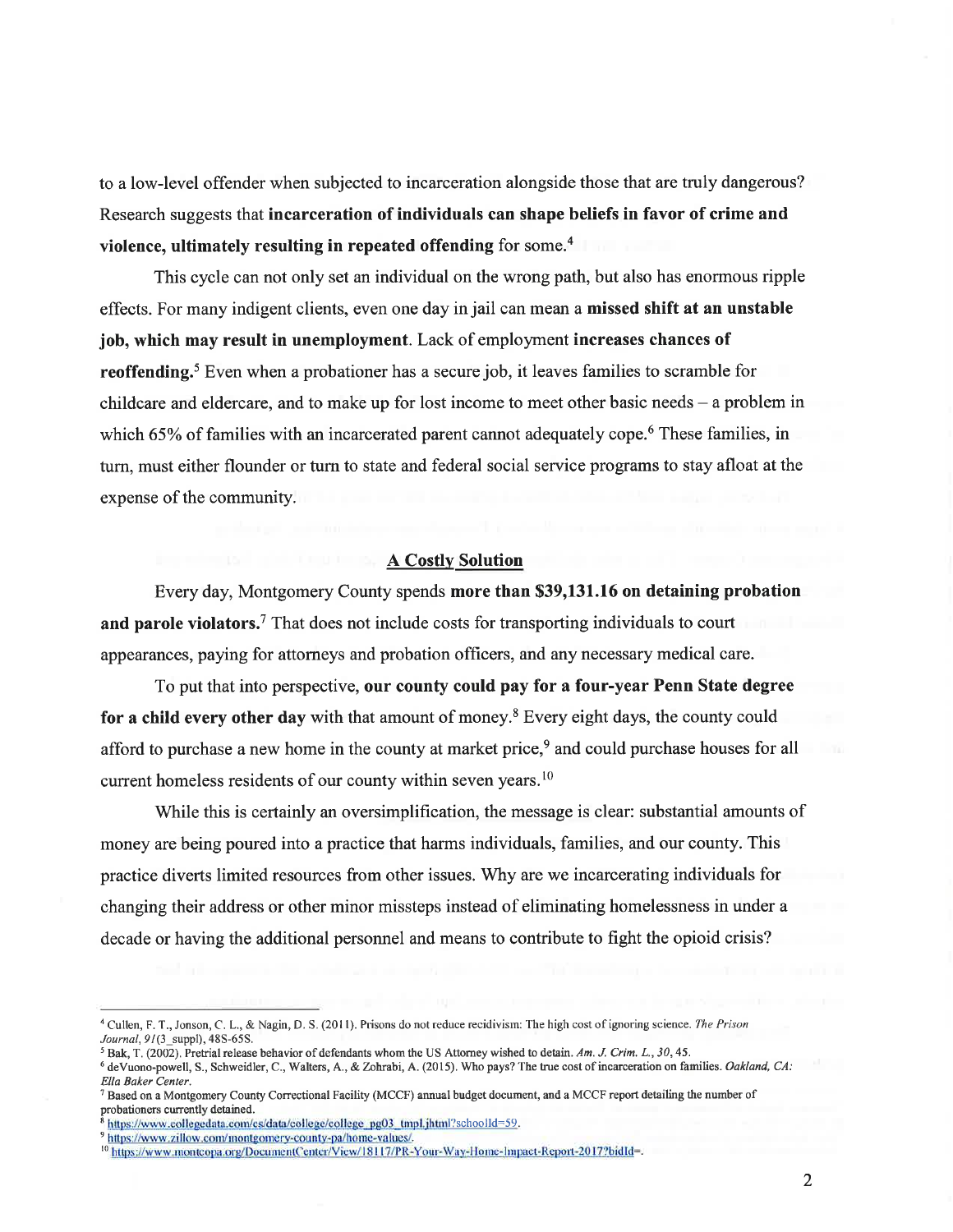#### Help v. Handcuffs

Nationally, criminal justice experts, including prosecutors, parole officers and reform advocates, have all reached an important consensus: "America's community corrections systems must reflect and embody the normative values of the wider democracy in which they reside."<sup>11</sup> These core values require "promoting the well-being and safety of communities; using the capacity to arrest, discipline, and incarcerate parsimoniously; recognizing the worth of justice-involved individuals; promoting the rule of law, respecting human dignity of people under supervision and treating them as citizens in a democratic society; and, infusing justice and fairness into the system.<sup>12</sup> The end game cannot focus merely on "completion" or "compliance," but on improving outcomes in access to education, employment, healthcare, and housing for individuals and their families. According to the Harvard Kennedy School's Executive Session on Community Corrections, the "[r]esearch clearly establishes that people convicted of crimes are often themselves victims, but current practices ignore this important overlap. Thus, community corrections agencies should do more to recognize that many of those under supervision have themselves been victims of crime, often violent crime, and may need victim services and supports."l3

Furthermore, the growing body of scientific research on cognitive impairment as a result of Adverse Childhood Experiences (ACEs) explains a kind of "tunnel vision" or "limited bandwidth" which compromises a trauma-impacted person's ability to maintain organizational skills, attention, and focus in combination with a regimented schedule with zero tolerance consequences.<sup>14</sup> Such conditions should be interpreted as a "prescription for failure," instead of a demonstration in defiance.<sup>15</sup> Reform increases justice for all and enhances community safety when we support people under community supervision as community assets with the potential to succeed.

#### **A Timely Opportunity**

Pennsylvania lawmakers have granted the Pennsylvania Board of Probation and Parole many powers, most importantly of which is the power and obligation "[t]o coordinate the reentry

<sup>&</sup>lt;sup>11</sup> Executive Session on Community Corrections. Toward an Approach to Community Corrections for the 21st Century: Consensus Document of the Executive Session on Community Corrections. Program in Criminal Justice Policy and Management, Harvard Kennedy School,2017 , L  $12$  Id., 2.

 $13$  Id., 6.

<sup>&</sup>lt;sup>14</sup> Ronald P. Corbett, Jr. The Nexus Between Neuroscience and Probation. Robina Institute of Criminal Law and Criminal Justice Blog, posted August 29, 2017. Available: https://robinainstitute.umn.edu/news-views/nexus-between-neuroscience-and-probation.  $15$  Id.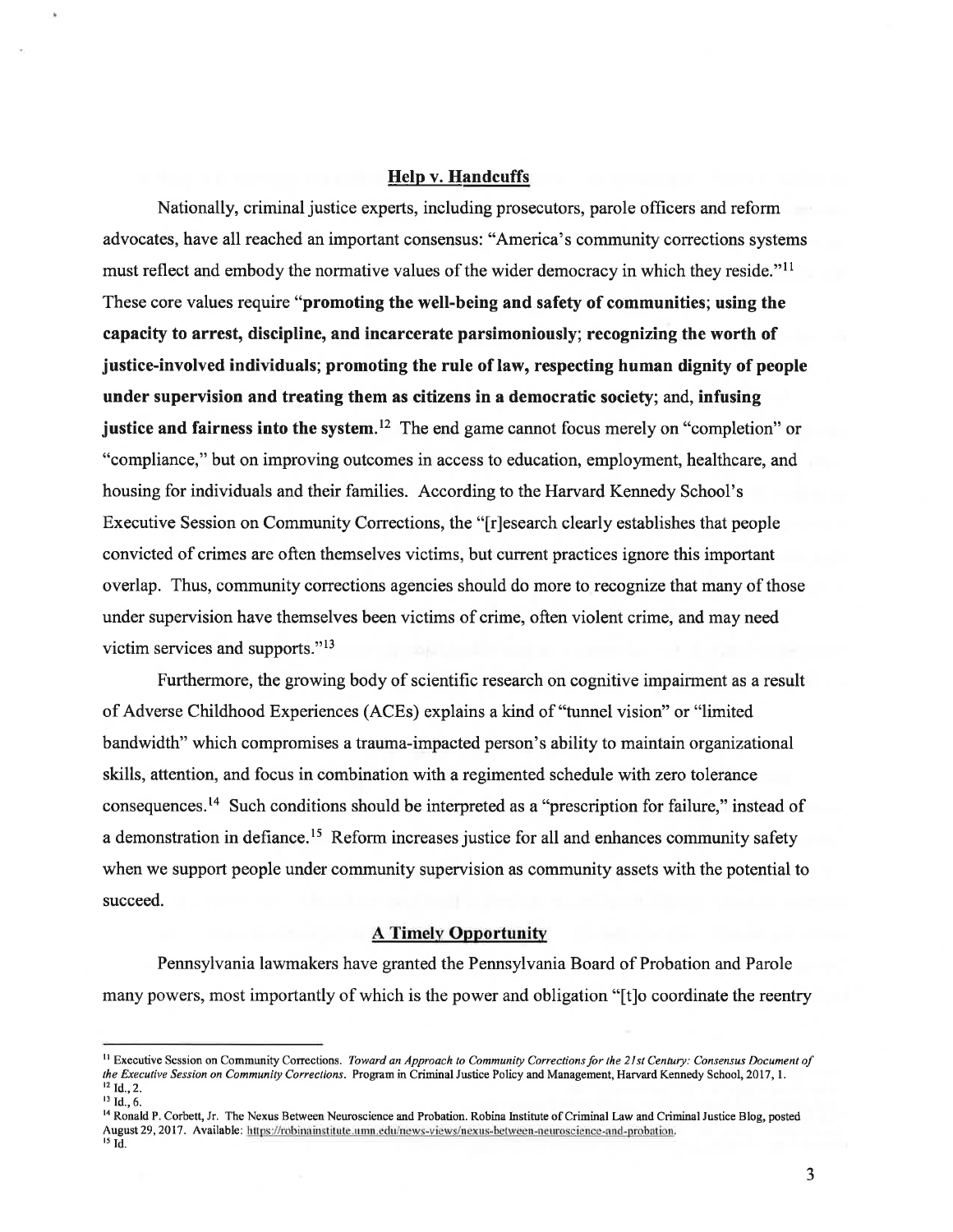of offenders into the community using evidence-based practices that are effective in reducing recidivism."<sup>16</sup> While the Board has not issued a Research Bulletin since 2016,<sup>17</sup> other evidence abounds that calls for a reconsideration of current practice. It is time to rethink and reshape the way these matters are handled.

Long probation sentences, which Pennsylvania is gaining notoriety for, do little to keep the community safe. In fact, most re-offenses will occur within one or two years,<sup>18</sup> making longer sentences unnecessary, ineffective, costly, and technical violations traps.

Additionally, common sense and research show us that humans do not respond to exceptionally long or indeterminate sentences.<sup>19</sup> Many of us might wait for a table at our favorite restaurant when the host tells us the wait is 30 minutes. What about when we are told that it will be at least 30 minutes, but maybe up to two hours? What if that two-hour wait might reset whenever you leave the building or visit a drinking fountain? A definite time frame encourages engagement, motivation and compliance, while unclear and unreasonable guidelines lead to frustration, anger, and eventually to giving up.

The evidence suggests that detention for technical violations is harmful, and that long, consecutive sentences are ineffective. It is time to implement these practices to effectively reduce recidivism and in doing so increase the satisfaction of the courts' lawful orders.

#### Continue the Conversation

Many of these ideas may be counterintuitive and might feel incompatible with a sense of justice and community safety. Fortunately, however, we need not rely on intuition and gutfeelings to drive criminal justice policy. Our current practices are unequivocally the product of well-intentioned decision makers, but even those decision makers recognized the need for continual re-evaluation and the ability of our state to learn from its mistakes. This system, as it stands, has become a mistake that strips individuals, families, and communities of loved ones, limited resources, and a chance to contribute, succeed and break the cycle. Now is the time to reevaluate, reassess and move forward.

 $16$  Pennsylvania General Assembly, Title 61  $§$  6131(a)(14).

<sup>&</sup>lt;sup>17</sup> https://www.pbpp.pa.gov/research\_statistics/bulletins/Pages/default.aspx.

<sup>&</sup>lt;sup>18</sup>http://justicelab.iserp.columbia.edu/img/PACommunityCorrections4.19.18finalv3.pdf.<br><sup>19</sup> Solomon, Amy L., et al. 2008. Putting Public Safety First: 13 Strategies for Successful Supervision and Reentry. Washington, DC: T Charitable Trusts. Available: www.pewtrusts.org/-/media/assets/2008/12/13strategies.pdf.